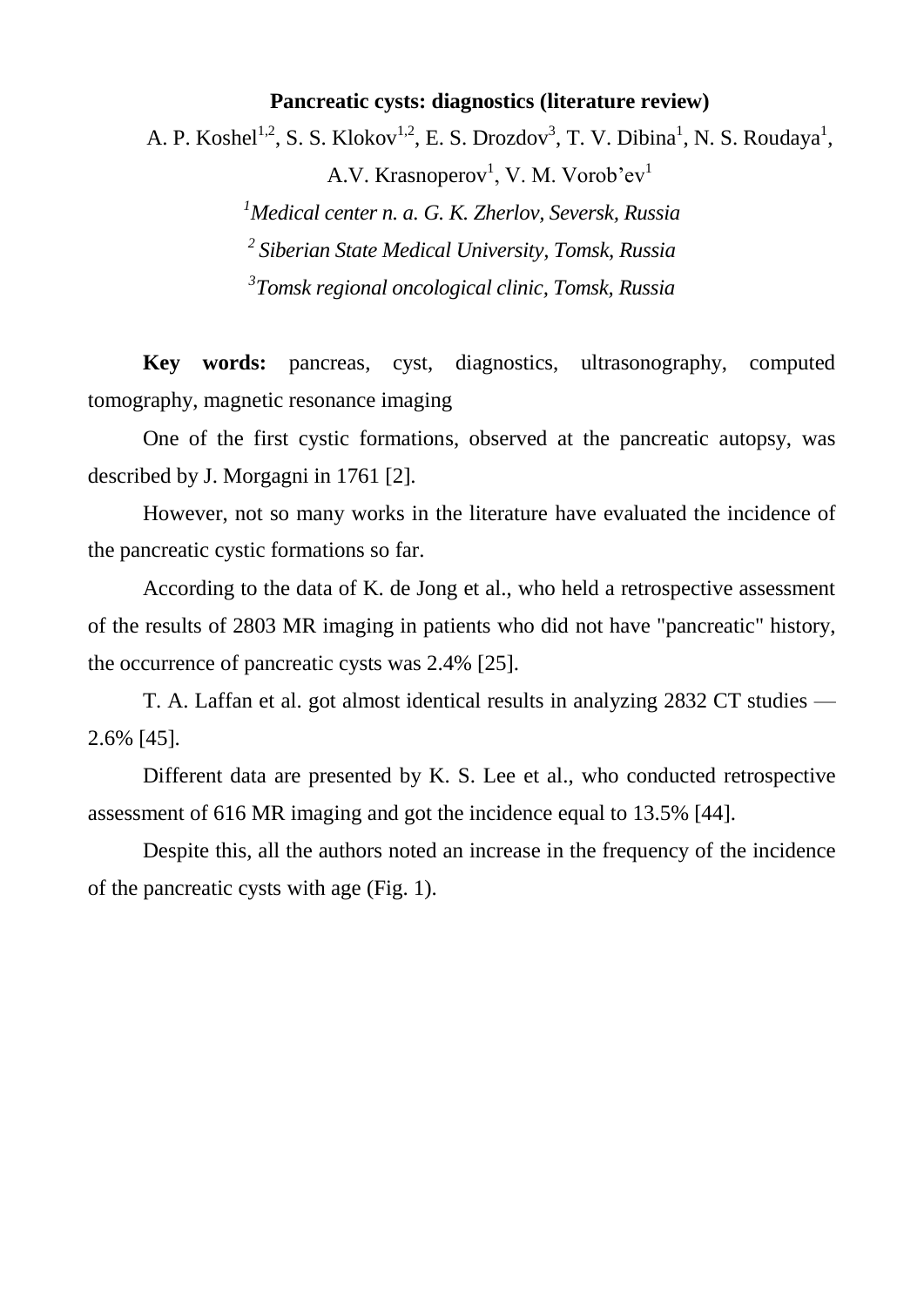

Fig. 1. The frequency of pancreatic cysts in patients depending on their age (according to K. de Jong et al. [25]).

The incidence of cystic formations is much higher in patients with a history of pancreatic disease.

So, X. M. Zhang et al., having conducted the analysis of 1444 MR imaging of patients with previous diseases of the pancreas, identified the presence of cystic formations in 19.6% [37].

Thus, identification of the cystic formations in the pancreas is often an accidental discovery when examining patients for other diseases, and the frequency of detection correlates with the patient's age and the presence of pancreatic disease in history.

**Diagnostics of the pancreatic cysts** is not usually difficult. Nowadays a number of procedures for the detection and differential diagnostics of cysts in the pancreas are applied in the clinics, which confirms the absence of the "universal" method.

X-ray examination has recently been one of the main and single methods of diagnosing the voluminous (including cystic) formations in the pancreas [2]. It was carried out in different ways — a dry method, after inflating the stomach with the use of the "Potio Riveri", consisting of a mixture of potassium bicarbonate, citric acid and distilled water, or after X-ray-contrast breakfast.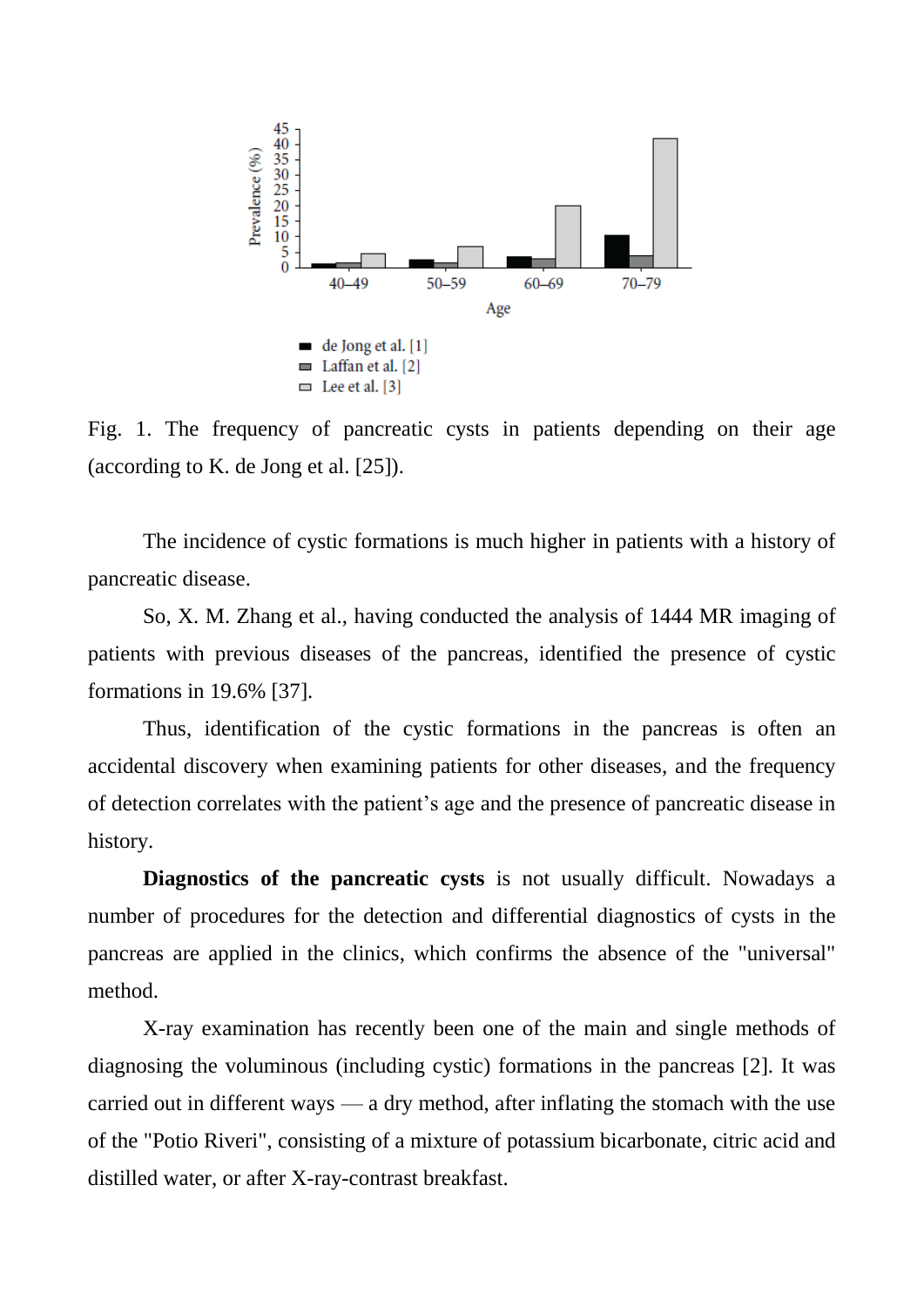The most important X-ray sign of pancreatic cysts is their "imprinting" on the neighboring internal organs. Depending on the size and location, these structures can shift the stomach, duodenum and transverse colon, and change their shape and size. These changes become more noticeable and clearer upon the examination of patients in the prone position. The modified form is a negative of the shape and contours of the cyst itself [9, 15].

Elevation of the diaphragm cupulae, their reduced mobility, discoid lung atelectasis, usually on the left, are indirect signs of pancreatic cysts. X-ray gastric film may show aerated enlightenments and concrements in the projection of the pancreas.

If the cyst wall is delimed (echinococcus, inflammatory pseudocysts), it is clearly seen in the X-ray study [9].

It should be noted that even large deformation and displacement of organs is not usually accompanied by the disorder of their patency. However, in some cases cysts coming from the pancreatic tail can squeeze the left ureter and cause hydronephrosis, which may completely confuse physical and X-ray finding. Portal vein can be squeezed comparatively rarer with the development of ascites in the future. Conduction of retropneumoperitoneum followed by X-ray tomography is very important to specify the size, shape and location of the pancreatic cysts [9].

Needle pancreatography (wirsungraphy) and cystsography can reveal a connection of cyst with pancreatic ductal system. Research is conducted under ultrasound or CT guidance [5]. However, the implementation of pancreatography demands at least 10 mm extension of main pancreatic duct, which does not allow optimal application of this technique in the diagnostics of the pancreatic cysts [8, 12].

Moreover, according to some authors, single percutaneous and intraoperative puncture cystography of the pancreatic pseudocysts in most cases can give falsenegative information on the relationship between cyst and ductal system [7, 10, 11, 16, 32]. This is primarily due to the blockage of the cystic-pancreatic ducts with purulent necrotic masses and detritus, or their significant narrowing as a result of inflammatory edema of the surrounding tissues. On the other hand, a difference in the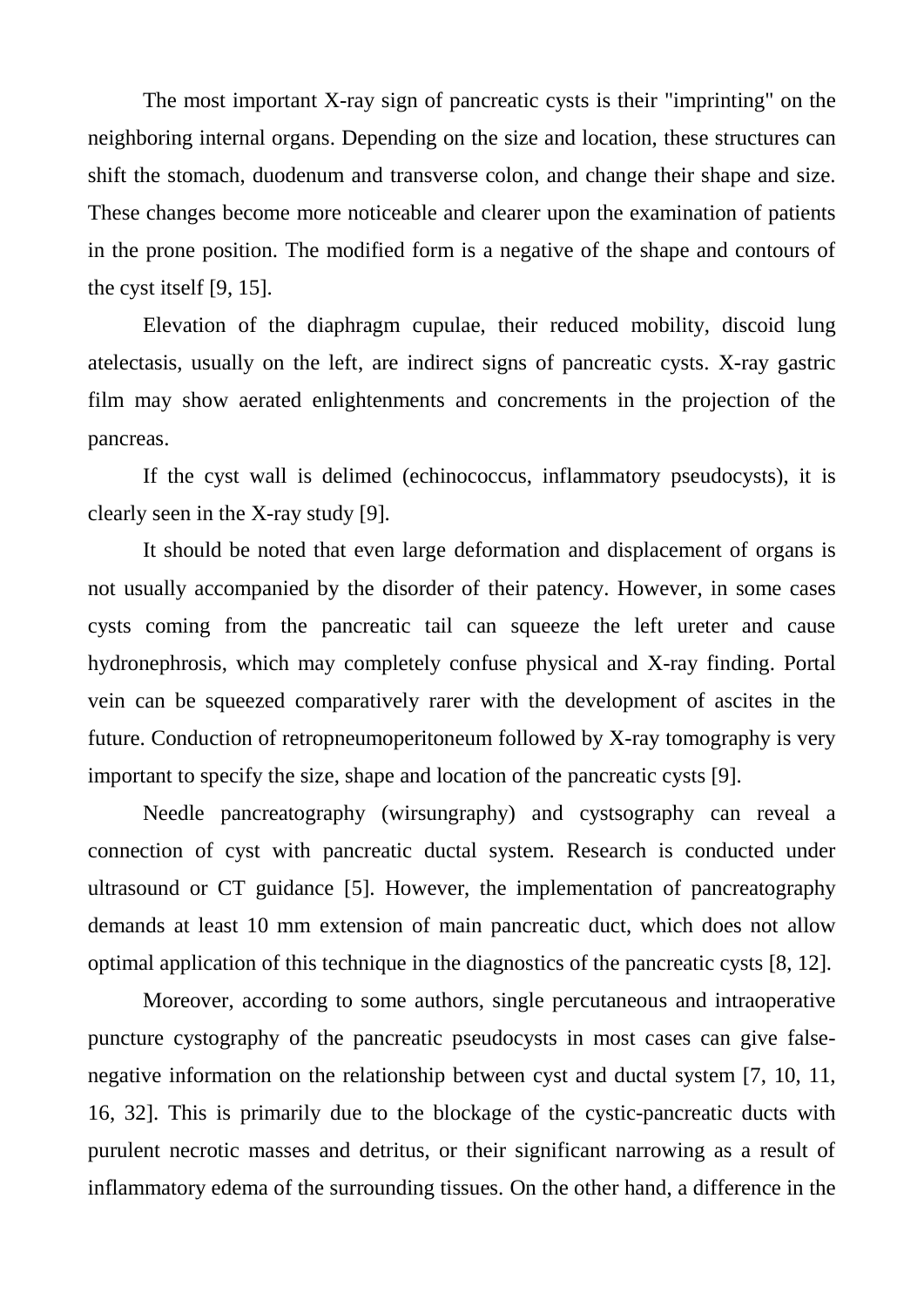pressure level in the cystic cavity and in the lumen of the pancreatic ducts may cause the impact on the results of cystography. Thus, according to data by E. L. Bredley, the pressure inside the cyst may be approximately 378±39 mm of water column, which exceeds intraductal pressure in 3-4 times [19].

Today, X-ray examination is rarely used in the diagnostics of pancreatic cysts and largely has a historical significance.

**Transabdominal ultrasound study** replaced radiography, which is currently the most simple and less-invasive method of diagnosing the voluminous formations of parenchymal organs. Upon ultrasonography, pancreatic cyst is presented as hypoechoic, homogeneous formation with a thin wall. Unlike pseudocysts, cystic tumors are not usually homogeneous, with thick wall. The presence of identifiable voluminous cyst formations or cyst with solid nodes located on the periphery, with or without septa, is considered as a sign of neoplasia.

Diagnostic value of ultrasound significantly increased by using color flow (Doppler) imaging (CFI) and pulse-Doppler ultrasound [4, 6].

Application of CFI, in particular, allows to conduct a differential diagnosis between cyst and giant pseudoaneurysms [29].

Duplex scanning in combination with ultrasound 3D-angiography provides the most precise data on the vessel wall, adjacent to cystic formation, as well as its possible destruction [13].

It should be noted that the ultrasound sensitivity in the diagnostics of cysts in the pancreas may be influenced by both objective (bloating, excess fat fiber), and subjective (qualified staff) factors [14, 18, 29].

According to Dr. B. Jabłońska, diagnosis upon ultrasonography, as a rule, does not require further investigation [31]. However, a significant number of authors believe that in most cases, the "traditional" ultrasonography is not enough for a correct diagnosis — execution of additional instrumental examinations is required.

A relatively new method of diagnostics of voluminous formations of hepatobiliary and pancreatic area is a **contrast enhanced ultrasonography** (CEUS)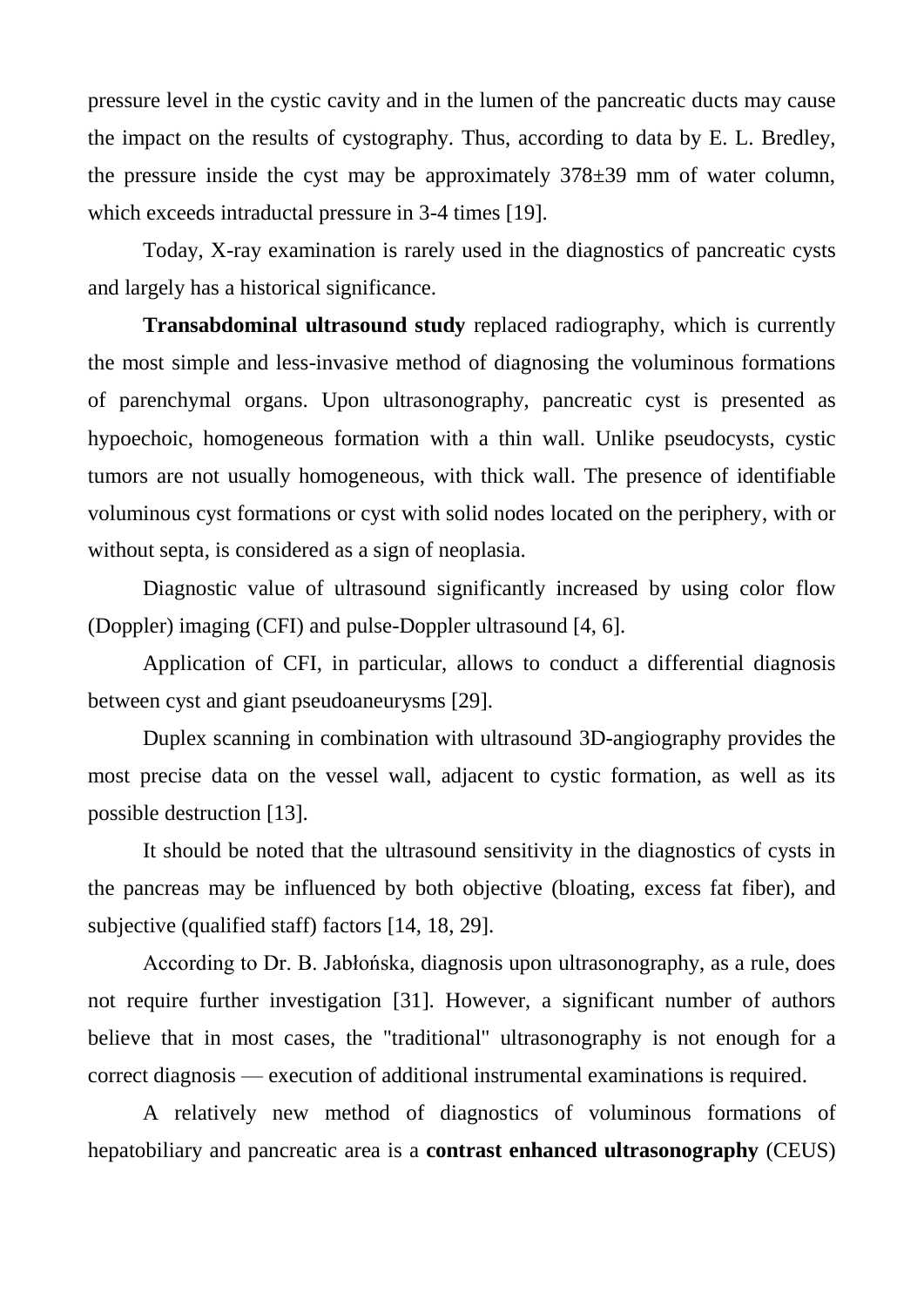[47]. Thus, in particular, upon pancreatic cystic formations, CEUS allows better diagnose the septa and parietal nodules [23].

Serous cystic neoplasia appears as well-contoured mass with small cysts inside. After contrast injection septa are enhances, acquiring a form of cell structures.

Mucinous cystic neoplasm is characterized by cystic areas separated by septa, with nodules and papillary projections in the wall of the cyst, which can be left unnoticed upon "traditional" ultrasonography because of abundant mucinous content [39].

However, in most cases, CEUS does not add any significant diagnostic information upon pancreatic cysts, so, in case of doubt in the diagnosis, implementation of endoscopic ultrasonography (EUS) or computed/magnetic resonance tomography seems to be the most reasonable [36].

Another informative and accessible method of the diagnostics of voluminous pancreatic lesions is **endoscopic ultrasonography** (EUS), performed by using echoendoscope.

Upon EUS, there is no interference from gas in the intestines and adipose tissue. The combination of ultrasonic and endoscopic research both in intragastric, and intraduodenal position is of particular informative value upon voluminous pancreatic lesions.

EUS can typically visualize the main pancreatic and common bile duct, the upper mesenteric and the lower cava [1].

Visualization of the pancreas using EUS provides in high image quality due to the vicinity of the ultrasonic sensor in the zone of interest [29, 41].

In the presence of cysts and pseudocysts in the projection of the pancreas, echo-transparent ("dumb") areas of 3-12 cm in size, with clear contours and echo-free space inside, with stronger echoes behind their walls are determined [17].

EUS can help perform fine needle puncture of the cyst with the contents intake for cytological or genetic research, and drainage to evacuate the contents can be installed [29]. Thus, the method is important not only as a diagnostic, but as a medical one.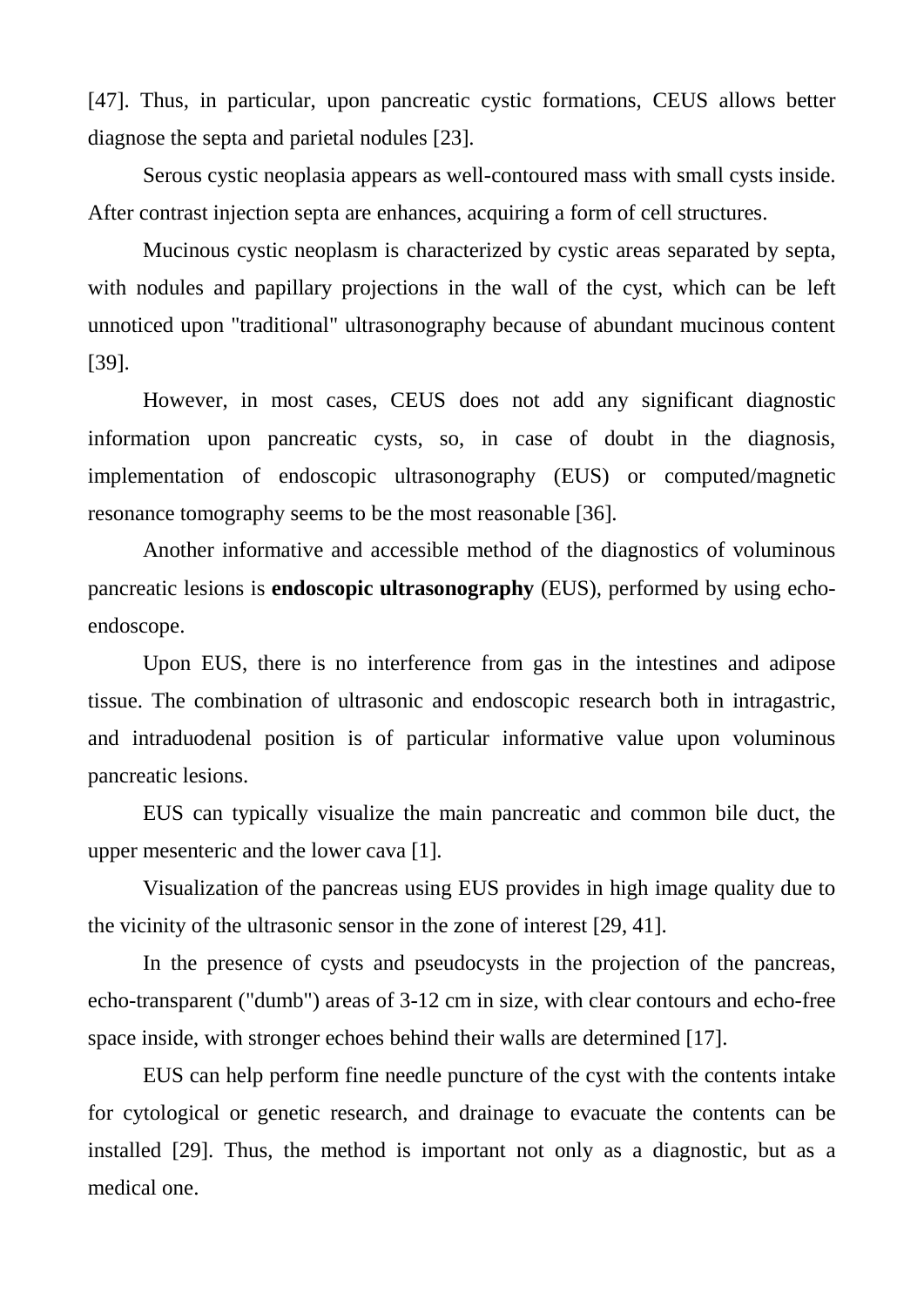EUS has a high sensitivity (93-100%) and specificity (92-98%) [40] for the diagnostics of pancreatic cysts.

The widespread introduction of the methods of **computer and magnetic resonance tomography** into clinical practice has made these methods competitive types of examination of patients with a voluminous pathology of the pancreas, surpassing the previously used X-ray and ultrasound techniques in volume and quality of received diagnostic information. High quality of the image allows to obtain an accurate claim topical localization of formation, its size and characteristics, the relationship with other organs and tissues [3].

On the other hand, despite all the advantages and benefits of spiral CT and MRI in terms of diagnostics and differential diagnostics of voluminous pancreatic formations, there is no consensus on the superiority of a particular method nowadays [28, 30, 34, 35, 38, 42].

Y. C. Kim et al., comparing the results of EUS and MRI in the evaluation of cysts of the pancreas, came to the conclusion that there was no significant difference between MRI and EUS in the correct detection of lesion as cystic or solid (accuracy of 90-98% vs. 88%; p>0.05). The analysis of predicting malignancy did not show statistically significant difference for those techniques (0.755-0.774 for MRI vs. 0.769 for EUS; p>0.894) [22].

Comparison of the results of computed (CT) and positron emission tomography (PET) in assessing the malignancy of cystic formations shown that upon CT study there was a significant correlation between tumor size and the probability of its malignancy [43]. Sensitivity and specificity of CT diagnostics was, respectively, 66.7-71.4% and 87.0-90.5%, while PET figures were 57.1% and 65.2%. However, upon the combined use of PET/CT, sensitivity was significantly better (85.7%), while specificity (91.3%) was comparable.

H. J. Lee et al., comparing the accuracy of CT and MRI in the differential diagnostics between benign and malignant cystic formations, came to the conclusion that both techniques had almost the same accuracy in the differential diagnostics of benign and malignant cystic pancreatic formations [46]. The combined use of CT and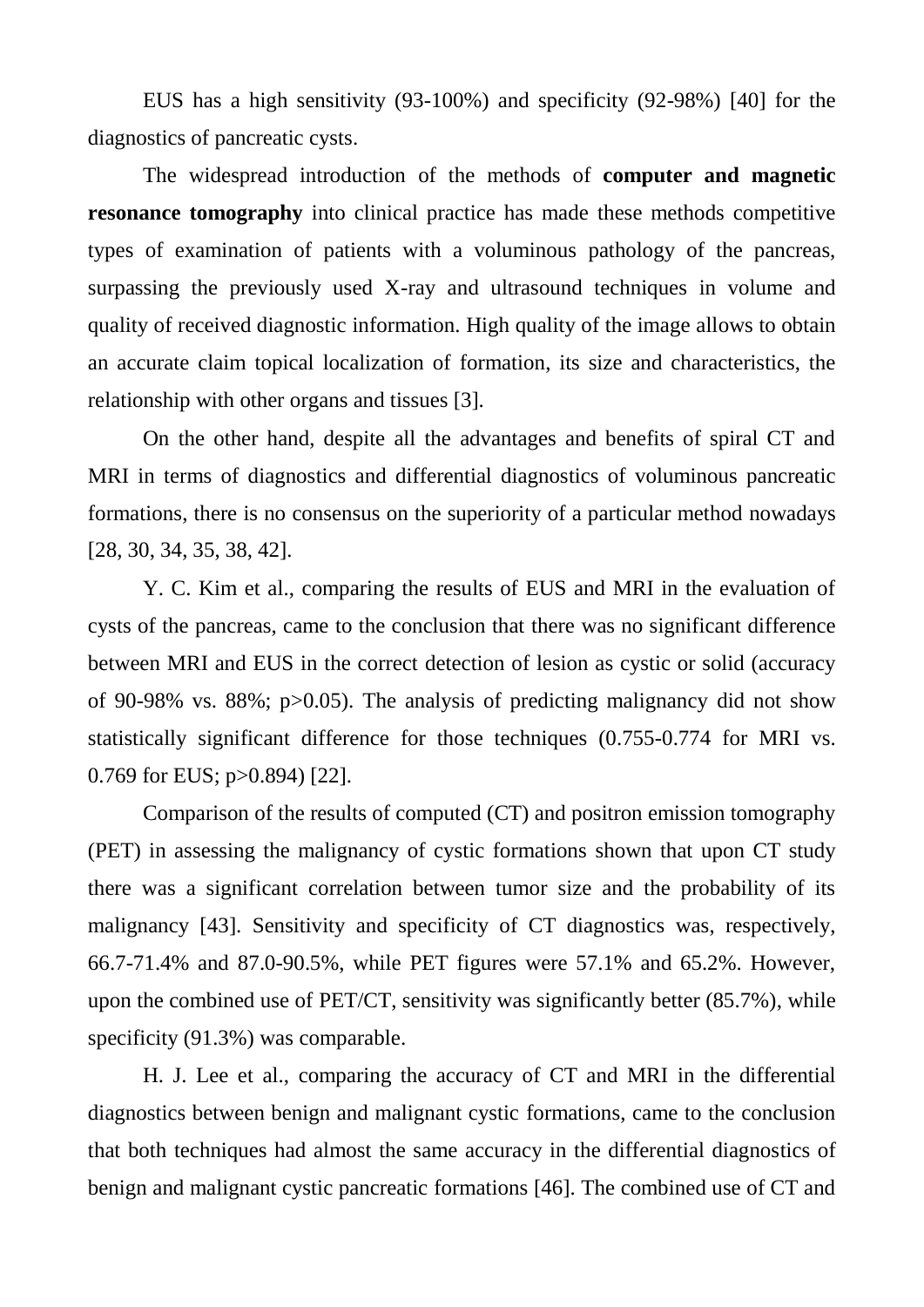MRI does not give a significant increase in the accuracy of diagnositsc, but may have clinical significance in some cases. Accuracy in setting specific diagnosis in CT diagnostics ranges from 39% to 44.7% according to different authors, the same index for MRI study varies from 39.5-44, 7% to 50% [21, 24, 26].

Information about relationship of the pancreatic cystic formations with pancreatic ducts plays a crucial role in the planning of therapeutic tactics. For this purpose, various techniques of visualization of the link between pancreatic duct with cystic formation are offered: ERCP, MRCP, endoscopic ultrasonography.

**Magnetic resonace cholangiopancreatography** (MRCP) is a fast developing diagnostic technique, which is now widely used to evaluate diseases of the bile ducts and the pancreas. The absence of contrast substances or ionizing radiation is its advantage. The procedure is non-invasive and almost without complications [33].

In determining the relationship between cysts of the pancreas and pancreatic ducts, MRCP sensitivity and specificity is respectively 91.4% and 89.7%, while the indices of EUS are 88.5% and 92.3% [27].

Y. C. Kim et al. in their study analyzed the results of about 50 patients who underwent MRCP and EUS, sensitivity in the determination of relationship between cysts of the pancreas and pancreatic ducts for MRCP and EUS was about 100% and 88.9% respectively [22].

K. Mera et al. in the analysis of 15 cases of pancreatic cystic formations compared the efficacy of MRCP, ERCP and CT. According to the authors, relationship between the main pancreatic duct and cystic formation was identified in 100% cases of using MRCP, whereas this index for ERCP was 60% (9 patients out of 15), for CT — 93.3% [20].

Thus, the diagnostics of the pancreatic cysts, despite its apparent simplicity, is a complex of diagnostic problem, which solving should apply the entire complex of instrumental studies, including invasive (EUS, ERCP) and non-invasive (US, MRI, CT, PET) techniques.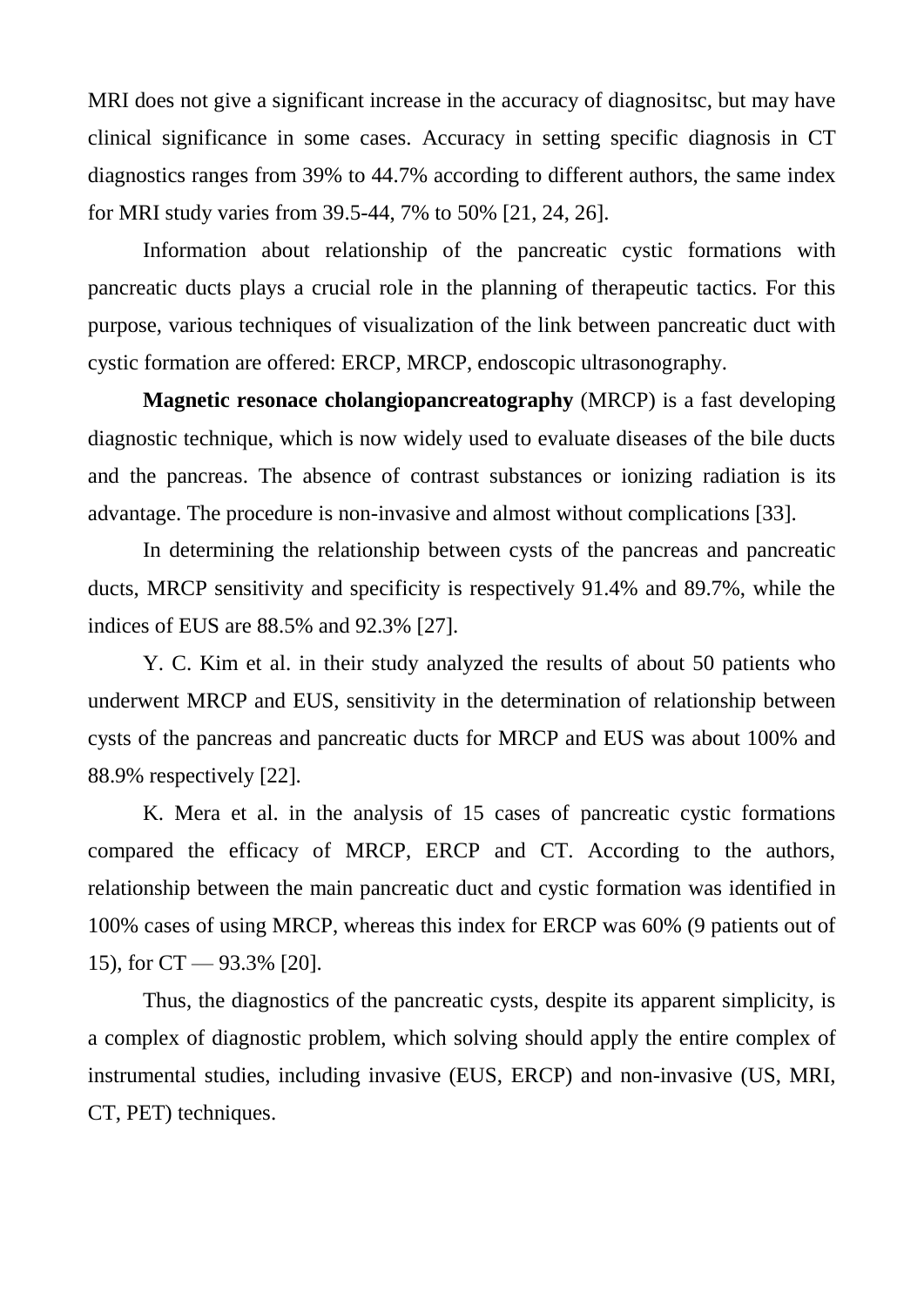## **References**

- 1. Банифатов П. В. Варианты сонографической картины поджелудочной железы при хронических панкреатитах / П. В. Банифатов // Экспер. и клин. гастроэнтерология. — 2003. — № 1. — С. 149–154.
- 2. Виноградов В. В. Кисты поджелудочной железы / В. В. Виноградов, У. А. Арипов, М. В. Данилов. — Ташкент : Медицина, 1975. — 132 с.
- 3. Гребенев Е. А. Спиральная компьютерная томография и магнитнорезонансная томография в диагностике образований поджелудочной железы : диссертация … кандидата медицинских наук : 14.00.19 / Е. А. Гребенев. — М., 2005. — 117 с.
- 4. Гришанков С. А. Кистозные опухоли поджелудочной железы / С. А. Гришанков, В. А. Кубышкин, Г. Г. Кармазановский // Хирургия. — 2006. —  $N_2$  11. — C. 65–70.
- 5. Джумбаев Х. Д. Диагностика и тактика хирургического лечения кист поджелудочной железы / Х. Д. Джумбаев // Анналы хирургической гепатологии. — 1999. — № 2. — С. 155–156.
- 6. Диагностика и лечение кистозных поражений поджелудочной железы / В. Д. Сахно, А. А. Мануйлов, А. В. Андреев [и др.] // Анналы хирургической гепатологии. — 2007. — № 12. — С. 74–79.
- 7. Диагностика и хирургическое лечение панкреонекроза / Э. И. Гальперин, Т. Г. Дюжева, К. В. Докучаев [и др.] // Хирургия. — 2003. — № 3. — С. 55–59.
- 8. Дифференциальная диагностика и хирургическая тактика при кистозных поражениях поджелудочной железы / М. В. Данилов, И. М. Буриев, В. А. Глабай [и др.] // Анналы хирургической гепатологии. — 1999. — Т. 4. — №  $2. - C. 153 - 154.$
- 9. Маждраков Г. Болезни поджелудочной железы / Г. Маждраков. София : Медицина и физкультура, 1961. — 188 с.
- 10. Нестеренко Ю. А. Хронический панкреатит / Ю. А. Нестеренко, В. П. Глабай, С. Г. Шаповальянц. — М. : Издатель Мокеев, 2000. — 182 с.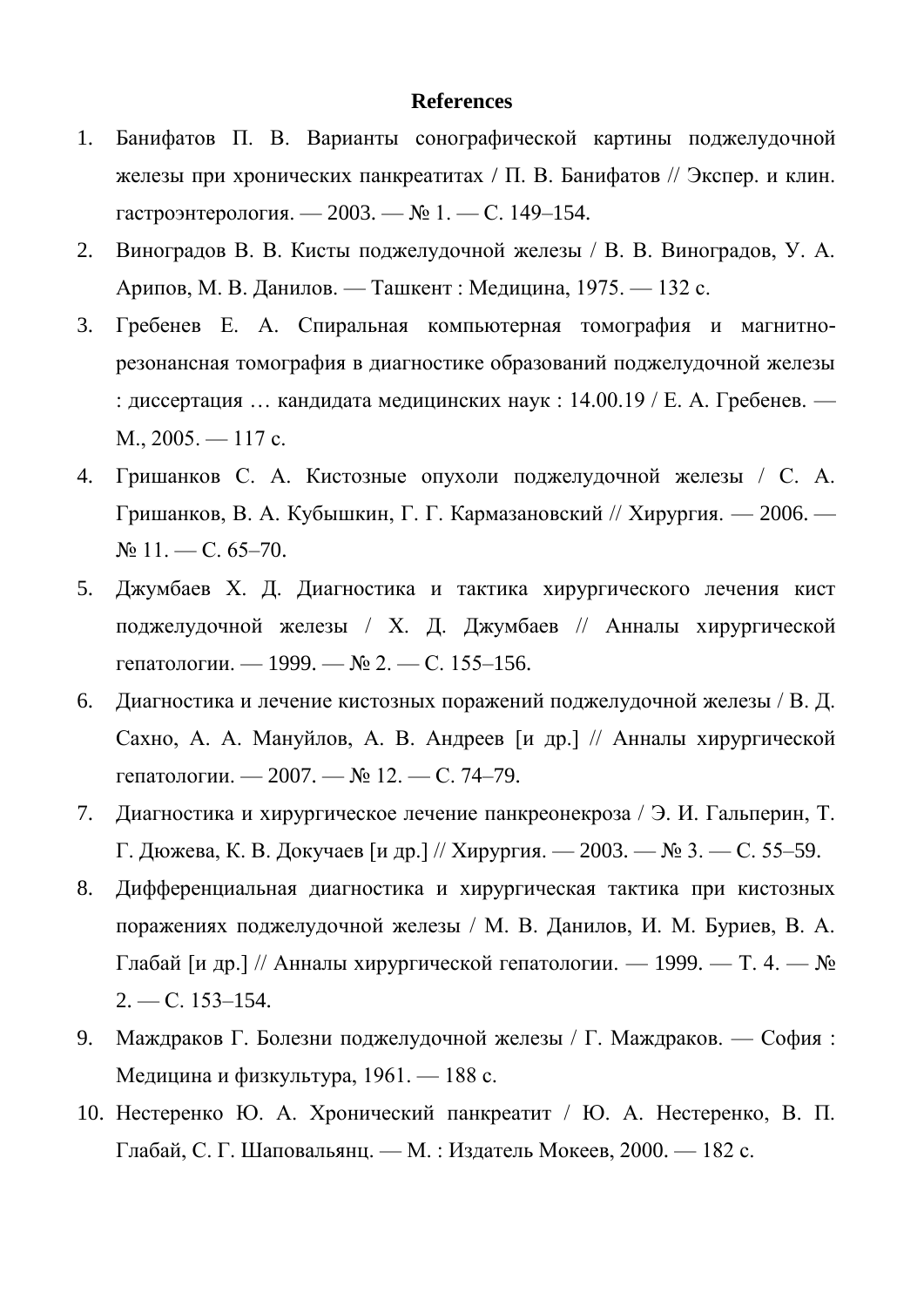- 11. Острый панкреатит и травмы поджелудочной железы. Руководство для врачей / Р. В. Вашетко, А. Д. Толстой, А. А. Курыгин [и др.]. — СПб. : Питер, 2000. — 320 с.
- 12. Папилловирсунгоцистодуоденопластика в лечении кист головки поджелудочной железы / А. Г. Бебуришвили, Е. Н. Зюбина, Н. Ш. Бурчуладзе [и др.] // Анналы хирургической гепатологии. — 2003. — Т. 9. — № 2. — С. 185.
- 13. Псевдоаневризма селезеночной артерии осложнение хронического панкреатита (наблюдение из практики) / П. Г. Таразов, Е. В. Розенгауз, A. B. Павловский, С. А. Попов // Медицинская визуализация. — 2009. — № 3. — С. 101–105.
- 14. Степанова Ю. А. Возможности комплексного ультразвукового исследования в диагностике и дифференциальной диагностике кистозных образований поджелудочной железы / Ю. А. Степанова // Медицинская визуализация. —  $2009. -$  No  $2. -$  C. 16-33.
- 15. Хронический панкреатит : руководство для врачей / С. Ф. Багненко, А. А. Курыгин, Н. В. Рухляда, А. Д. Смирнов. — СПб. : Питер, 2000. — 420 c.
- 16. Хронический панкреатит, резекционные и дренирующие вмешательства / Э. И. Гальперин, Т. Г. Дюжева, Г. Г. Ахаладзе [и др.] // Хирургия. — 2006. —№  $8. - C. 4 - 10.$
- 17. Циммерман Я. С. Лабораторная и инструментальная диагностика заболеваний поджелудочной железы / Я. С. Циммерман // Вестник Клуба Панкреатологов. — 2013. — № 1. — С. 8–14.
- 18. Adsay N. V. Cystic lesions of the pancreas / N. V. Adsay // Modern Pathology. 2007. — Vol. 20. — P. 71–93.
- 19. Bradley E. L. Pancreatic duct pressure in chronic pancreatitis / E. L. Bradley // Amer. J. Surg. — 1982. — Vol. 144, No 3. — P. 313–317.
- 20. Clinical significance of magnetic resonance cholangiopancreatography for the diagnosis of cystic tumor of the pancreas compared with endoscopic retrograde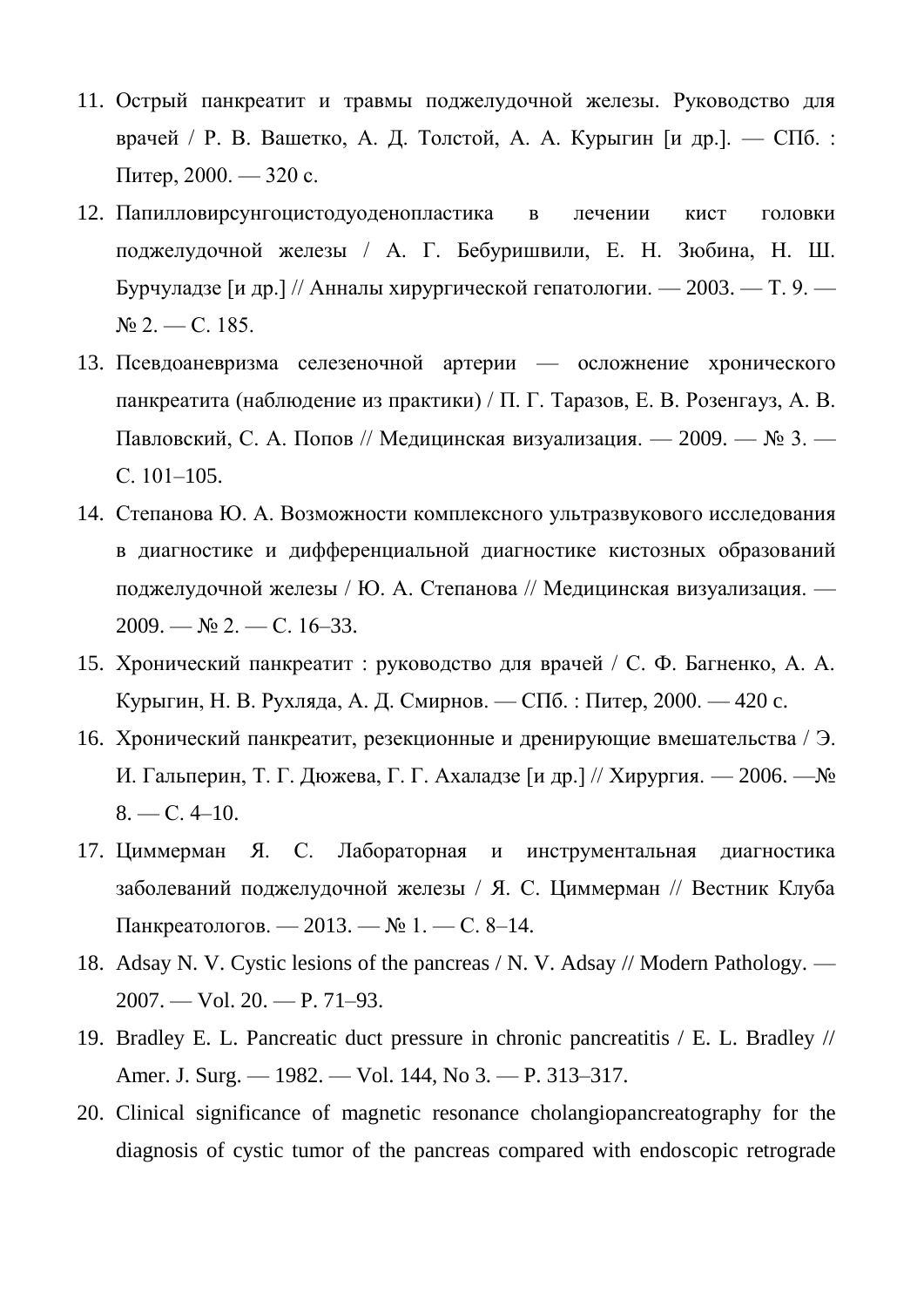cholangiopancreatography and computed tomography / K. Mera, H. Tajiri, M. Muto [et al.] // Jpn. J. Clin. Oncol. — 1999. — Vol. 29. — No. 6. — P. 294–298.

- 21. Comparative performance of MDCT and MRI with MR cholangiopancreatography in characterizing small pancreatic cysts / N. I. Sainani, A. Saokar, V. Deshpande [et al.] // AJR. — 2009. — Vol. 193, No 3. — P. 722– 731.
- 22. Comparison of MRI and endoscopic ultrasound in the characterization of pancreatic cystic lesions / Y. C. Kim, J. Y. Choi, Y. E. Chung [et al.] // AJR. — 2010. — Vol. 195, No 4. — P. 947–952.
- 23. Contrast-enhanced ultrasound of the pancreas / M. D'Onofrio, A. Gallotti, F. Principe, R. P. Mucelli // World J. Radiol. — 2010. — Vol. 2, No 3. — P. 97–102.
- 24. CT of primary cystic pancreatic neoplasms: can CT be used for patient triage and treatment? / C. A. Curry, J. Eng, K. M. Horton [et al.]  $\#$  AJR. — 2000. — Vol. 175, No 1. — P. 99–103.
- 25. De Jong K. Epidemiology, diagnosis, and management of cystic lesions of the pancreas / K. de Jong, M. J. Bruno, P. Fockens // Gastroenterol Res Pract. — 2012. — Vol. 2012. — P. 147465.
- 26. Diagnostic evaluation of cystic pancreatic lesions / B. C. Visser, V. R. Muthusamy, B. M. Yeh [et al.] // HPB. — 2008. — Vol. 10, No 1. — P. 63–69.
- 27. Diagnostic performance of MRI and EUS in the differentiation of benign from malignant pancreatic cyst and cyst communication with the main duct / J. H. Kim, H. W. Eun, H. J. Park [et al.] // Eur. J. Radiol. — 2012. — Vol. 81, No 11. — P. 2927–2935.
- 28. Gastrinomas: comparison of MRI with CT, angiography and US / H. Frucht, J. L. Doppman, J. A. Norton [et al.] // Radiology. — 1989. — Vol. 171. — P. 713–717.
- 29. Habashi S. Pancreatic pseudocyst / S. Habashi, P. V. Draganov // World. J. Gastroenterol. — 2009. — Vol. 15, No 1. — P. 38–47.
- 30. Itai Y. Cystic tumours of the pancreas / Y. Itai, К. Ohtomo // Europ. Rad. 1996. — Vol. 6. — P. 844–850.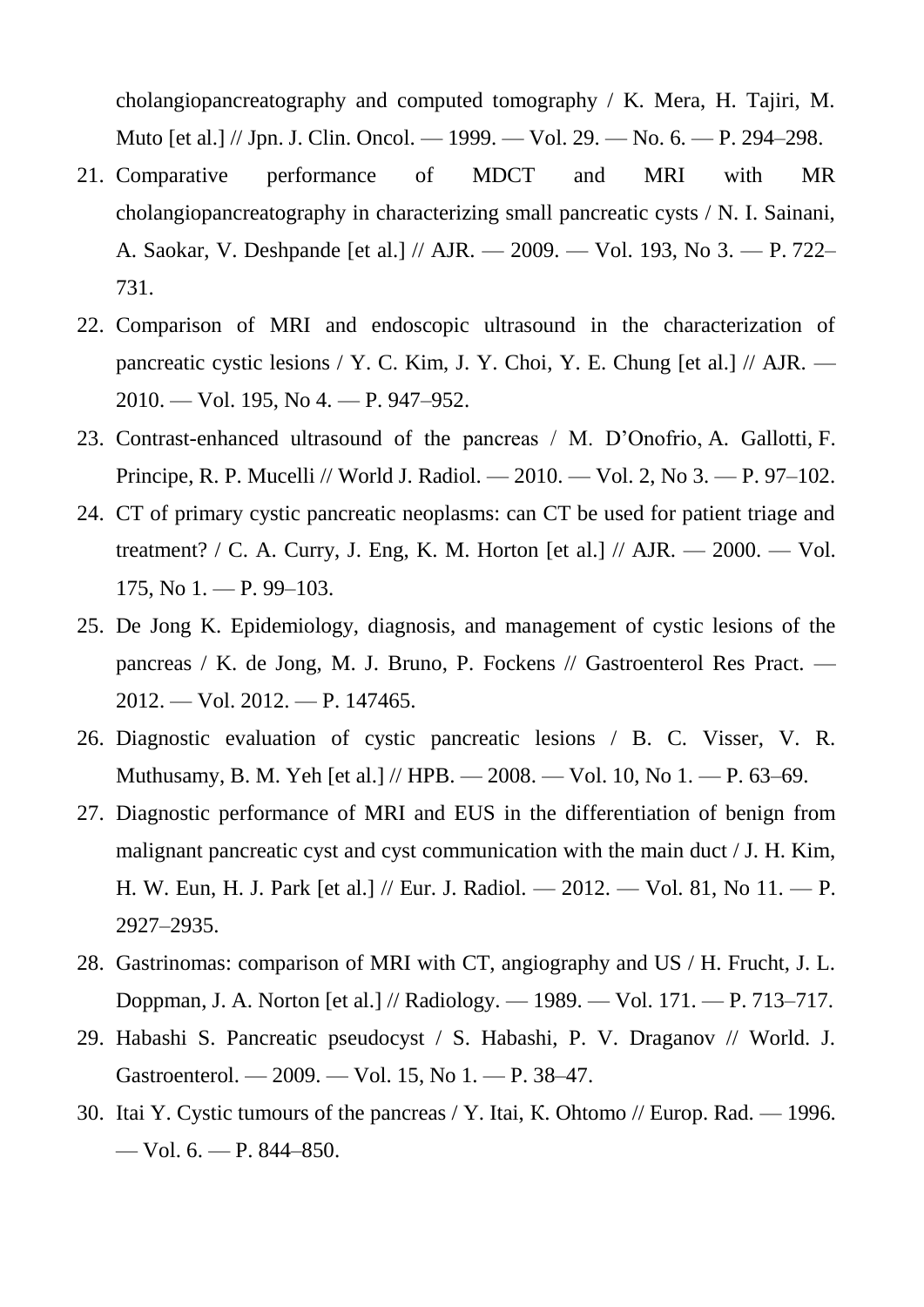- 31. Jabłońska B. Pancreatic cysts: etiology, diagnosis and management / B. Jabłońska // Central European Journal of Medicine. — 2014. — Vol. 9, No 1. — P. 92–107.
- 32. Lesur G. Pseudocysts of the pancreas: diagnosis, course and principles of treatment / G. Lesur, P. Bernades // Presse. Med. — 1996. — Vol. 25. — P. 939– 943.
- 33. MR cholangiopancreatography of the pancreas and biliary system : a review of the current applications / S. H. Hossary, A. A. Zytoon, M. Eid [et al.] // Current problems in diagnostic radiology.  $-2014$ .  $-$  Vol. 43, No 1.  $-$  P. 1–13.
- 34. Mucinous cystic neoplasms of the pancreas: imaging features and diagnostic difficulties / J. Scott, I. Martin, D. Redhead [et al.] // Clin. Radiol. — 2000. — Vol. 55. — P. 187–192.
- 35. Pancreatic adenocarcinoma: CT versus MR imaging in the evaluation of respectability : report of the Radiology Diagnostic Oncology Group / A. J. Megibow, X. H. Zhou, H. Rotterdam [et al.] // Radiology. — 1995. — Vol. 195. — P. 327–332.
- 36. Pancreatic cystic neoplasms : a review of preoperative diagnosis and management / B. Xue-li, Z. Qi, M. Noman [et al.] // J. Zhejiang Univ. Sci. B. — 2013. — Vol. 14, No 3. — P. 185–194.
- 37. Pancreatic cysts: depiction on single-shot fast spin-echo MR images / X.-M. Zhang, D. G. Mitchell, M. Dohke [et al.] // Radiology. — 2002. — Vol. 223, No  $2. - P. 547 - 553.$
- 38. Pancreatic masses with inconclusive findings on spiral CT: is there dynamic a role for MRI? / R. C. Semelka, N. L. Kelekis, P. L. Molina [et al.] // Magn. Reson. Imaging. — 1996. — Vol. 6. — P. 585–588.
- 39. Pancreatic pathology / M. D'Onofrio, G. Zamboni, R. Malagò [et al.] // Contrast media in ultrasonography / Ed. E. Quaia — Berlin : Springer-Verlag, 2005. — P. 335–347.
- 40. Pancreatic pseudocysts observation, endoscopic drainage, or resection? / M. M. Lerch, A. Stier, U. [Wahnschaffe,](http://www.ncbi.nlm.nih.gov/pubmed/?term=Wahnschaffe%20U%5Bauth%5D) J. [Mayerle](http://www.ncbi.nlm.nih.gov/pubmed/?term=Mayerle%20J%5Bauth%5D) // Dtsch. Arztebl. Int. — Vol. 106, No 38. — P. 614–621.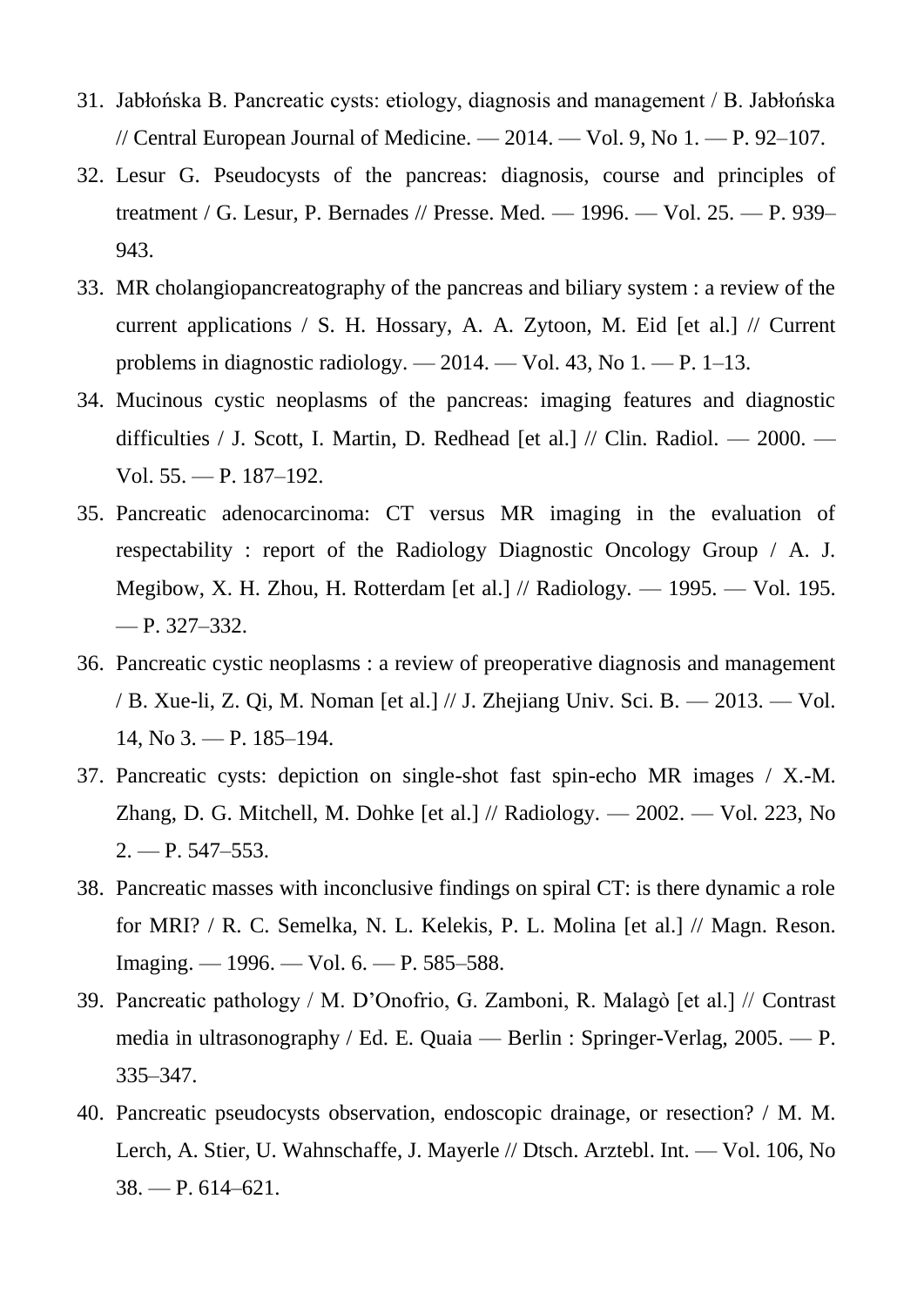- 41. Pancreatico-biliary endoscopic ultrasound : a systematic review of the levels of evidence, performance and outcomes / P. Fusaroli, D. Kypraios, G. Caletti, M. A. Eloubeidi // World J. Gastroenterol. — 2012. — Vol. 18, No 32. — P. 4243–4256.
- 42. Peripancreatic lymph node enlargement in Hodgkin's disease, non-Hodgkin's lymphoma and pancreatic carcinoma / P. Costello, E. J. Duszlak Jr, R. A. Kane [et al.] // J. Comput. Tomogr. —  $1984.$  — Vol. 8. — P. 1–11.
- 43. Positron-emission tomography and computed tomography of cystic pancreatic masses / M. Tann, K. Sandrasegaran, S. G. Jennings [et al.] // Clin Radiol. — 2007. — Vol. 62, No 8. — P. 745–751.
- 44. Prevalence of incidental pancreatic cysts in the adult population on MR imaging / K. S. Lee, A. Sekhar, N. M. Rofsky, I. Pedrosa // Am. J. Gastroenterol. — 2010. — Vol. 105, No 9. — P. 2079–2084.
- 45. Prevalence of unsuspected pancreatic cysts on MDCT / T. A. Laffan, K. M. Horton, A. P. Klein [et al.] // AJR. — 2008. — Vol. 191, No 3. — P. 802–807.
- 46. Relative accuracy of CT and MRI in the differentiation of benign from malignant pancreatic cystic lesions / H. J. Lee, M. J. Kim, J. Y. Choi [et al.] // Clin Radiol. — 2011. — Vol. 66. — Vol. 4. — P. 315–321.
- 47. Xu H. X. Contrast-enhanced ultrasound: the evolving applications / H. X. Xu // World J. Radiol. — 2009. — Vol. 1, No 1. — P. 15–24.